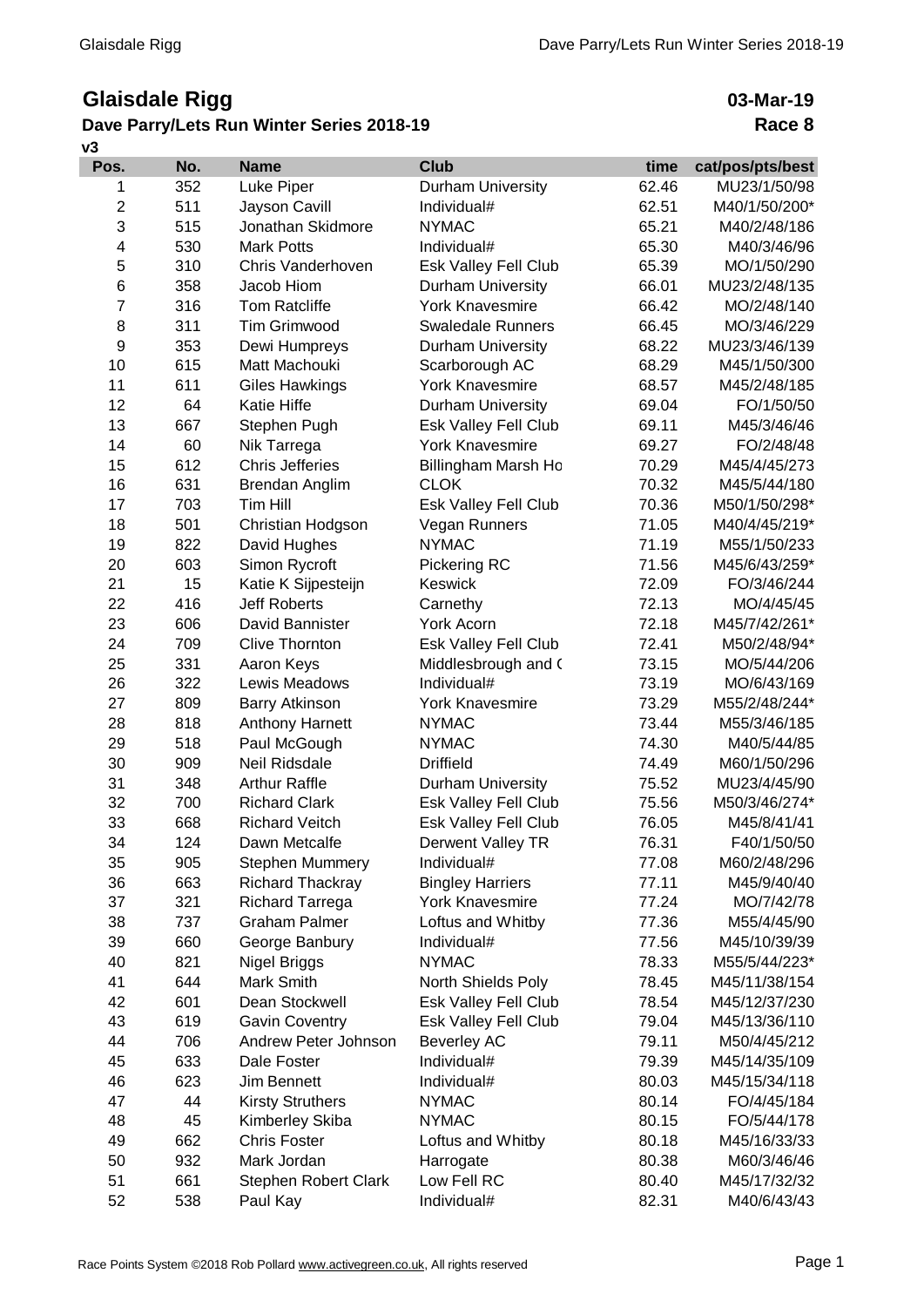| 53  | 723  | <b>Andy Harvey</b>       | Pickering RC               | 83.41  | M50/5/44/168   |
|-----|------|--------------------------|----------------------------|--------|----------------|
| 54  | 49   | Kim Cavill               | Pickering RC               | 84.07  | FO/6/43/130    |
| 55  | 656  | Calvin Nicholson         | Individual#                | 84.10  | M45/18/31/66   |
| 56  | 275  | Sue Haslam               | Scarborough AC             | 84.31  | F60/1/50/300   |
| 57  | 827  | <b>Marc Davies</b>       | <b>Thirsk and Sowerby</b>  | 84.37  | M55/6/43/123   |
| 58  | 959  | Bob Mitchell             | Individual#                | 85.55  | M65/1/50/100   |
| 59  | 250  | <b>Caroline Glover</b>   | <b>Wharfedale Harriers</b> | 86.47  | F55/1/50/300   |
| 60  | 4    | Nikki Carr               | Scarborough AC             | 87.28  | FO/7/42/131    |
| 61  | 828  | Paul Smith               | Pickering RC               | 87.39  | M55/7/42/127   |
| 62  | 514  | <b>Matthew Dunn</b>      | Individual#                | 87.39  | M40/7/42/125   |
| 63  | 803  | Nicholas Cousins         | Pickering RC               | 88.04  | M55/8/41/253   |
| 64  | 276  | Jane Hamp                | Scarborough AC             | 88.12  | F60/2/48/292   |
| 65  | 418  | <b>Findley Mostyn</b>    | Individual#                | 89.14  | MO/8/41/41     |
| 66  | 838  | Nick Andralojc           | Harrogate                  | 90.14  | M55/9/40/40    |
| 67  | 840  | Phil Robinson            | Nidd Valley                | 90.19  | M55/10/39/39   |
| 68  | 220  | Theresa Oldroyd          | Harrogate                  | 91.13  | F50/1/50/50    |
| 69  | 837  | Dan Simmons              | Harrogate                  | 91.27  | M55/11/38/38   |
| 70  | 59   | Amy Carter               | Durham FR                  | 92.32  | FU23/1/50/98   |
| 71  | 927  | Paul Lyons               | <b>NYMAC</b>               | 92.41  | M60/4/45/175   |
| 72  | 977  | <b>Michael Hetherton</b> | Pickering RC               | 93.03  | M70/1/50/292   |
| 73  | 729  | Paul Haydon              | <b>FRA</b>                 | 93.07  | M50/6/43/116   |
| 74  | 903  | <b>Mark Edwards</b>      | <b>NYMAC</b>               | 93.26  | M60/5/44/256   |
| 75  | 61   | Egg Cameron              | Goodgym Race Tear          | 93.44  | FO/8/41/41     |
| 76  | 62   | Ruth Thom                | City of Salisbury A &      | 93.46  | FO/9/40/40     |
| 77  | 841  | Gary Beard               | Loftus and Whitby          | 93.53  | M55/12/37/37   |
| 78  | 200  | <b>Hilary Coventry</b>   | <b>Thirsk and Sowerby</b>  | 94.09  | F50/2/48/140   |
| 79  | 100  | <b>Hiede Coates</b>      | Scarborough AC             | 94.12  | F40/2/48/244*  |
| 80  | 121  | <b>Susan Dick</b>        | Loftus and Whitby          | 94.29  | F40/3/46/46    |
| 81  | 325  | Samuel Dredge            | York Acorn                 | 94.52  | MO/9/40/67     |
| 82  | 209  | Helen Ashworth           | <b>Thirsk and Sowerby</b>  | 95.05  | F50/3/46/137   |
| 83  | 839  | Mark Latham              | Northumberland FR          | 95.12  | M55/13/36/36   |
| 84  | 258  | Sue Slack                | Pickering RC               | 97.51  | F55/2/48/242   |
| 85  | 604  | Rod Collier              | Individual#                | 99.31  | M45/19/30/65   |
| 86  | 203  | <b>Denise Tunstall</b>   | Durham FR                  | 100.31 | F50/4/45/283   |
| 87  | 804  | David Stephenson         | Pickering RC               | 100.49 | M55/14/35/236  |
| 88  | 813  | <b>Nick Coombes</b>      | Scarborough AC             | 100.52 | M55/15/34/153  |
| 89  | 204  | Barbara Beveridge        | Esk Valley Fell Club       | 101.38 | F50/5/44/269   |
| 90  | 63   | Gillian Wren             | Individual#                | 102.38 | FO/10/39/39    |
| 91  | 261  | Clare Winspear           | Individual#                | 104.27 | F55/3/46/184   |
| 92  | 262  | Julie McNicholas         | <b>NYMAC</b>               | 104.41 | F55/4/45/93    |
| 93  | 916  | Martin White             | <b>New Marske Harriers</b> | 104.58 | M60/6/43/130*  |
| 94  | 202  | Carina Pelucci           | Scarborough AC             | 105.23 | F50/6/43/260   |
| 95  | 66   | Emily Johnson            | Individual#                | 106.15 | FO/11/38/38    |
| 96  | 123  | Michaela Welham          | Loftus and Whitby          | 107.01 | F40/4/45/45    |
| 97  | 417  | Ben Ozkaplan             | Individual#                | 107.31 | MU23/5/44/44   |
| 98  | 122  | Philippa Hambley         | Loftus and Whitby          | 108.34 | F40/5/44/44    |
| 99  | 665  | Joe Hickson              | Individual#                | 108.35 | M45/20/29/29   |
| 100 | 816  | Kevin Barber             | Scarborough AC             | 109.26 | M55/16/33/72   |
| 101 | 951  | David Parke              | Scarborough AC             | 109.28 | M65/2/48/277   |
| 102 | 980  | <b>Bob Howe</b>          | <b>NYMAC</b>               | 109.31 | M70/2/48/93    |
| 103 | 1000 | Ronnie Sherwood          | <b>New Marske Harriers</b> | 109.50 | M75/1/50/200   |
| 104 | 806  | lan Robinson             | Esk Valley Fell Club       | 110.04 | M55/17/32/225* |
| 105 | 114  | <b>Julie Gustard</b>     | Individual#                | 110.42 | F40/6/43/87    |
| 106 | 156  | Stephanie Lishman        | Individual#                | 112.37 | F45/1/50/175   |
| 107 | 929  | Geoff Hine               | Esk Valley Fell Club       | 112.38 | M60/7/42/126   |
| 108 | 739  | Philip Coleman           | <b>NYMAC</b>               | 112.50 | M50/7/42/77    |
| 109 | 277  | Sally Brown              | Pickering RC               | 113.05 | F60/3/46/186*  |